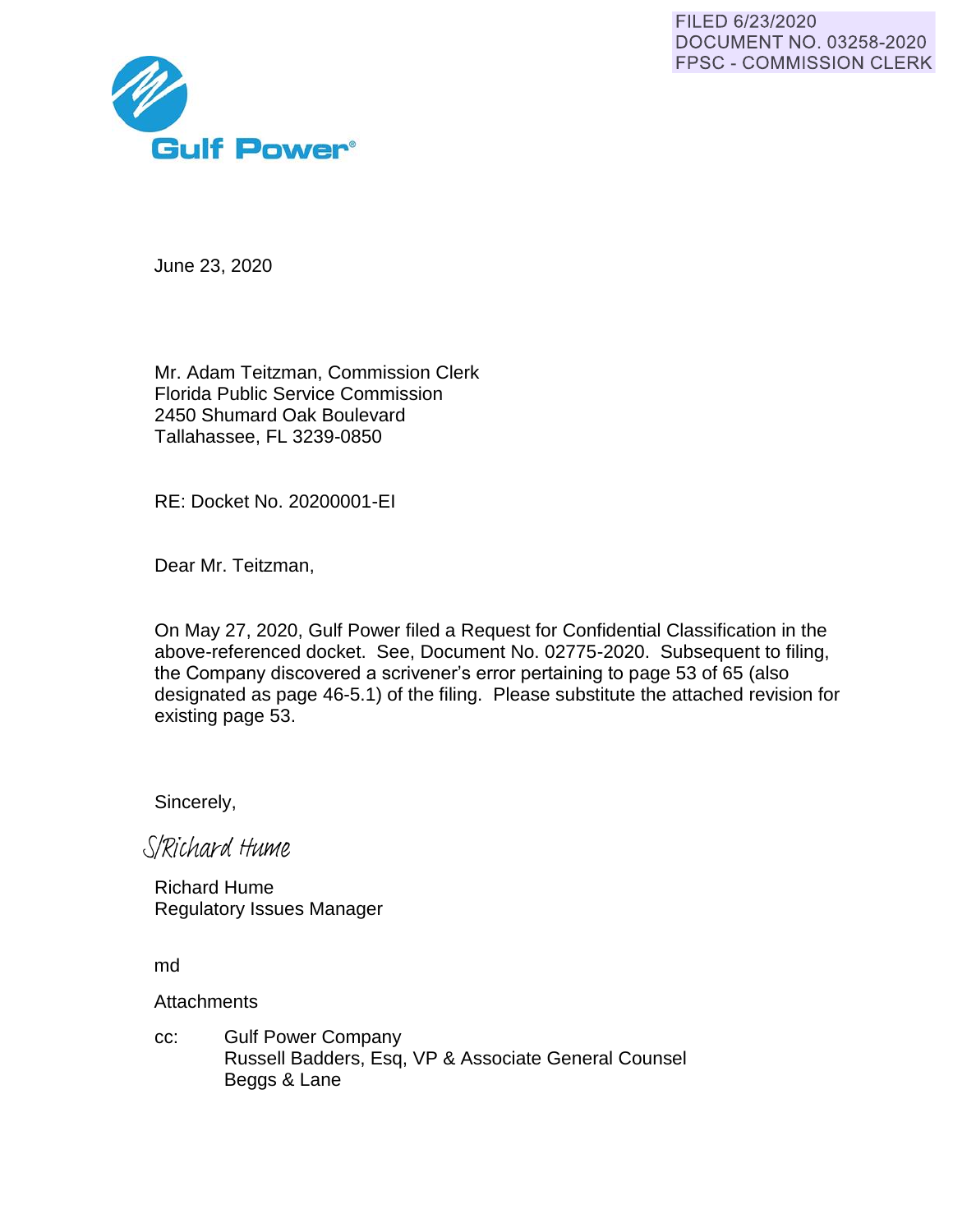Gulf Power Company Capacity Cost Recovery Clause<br>Dkt 20200001-EL: ACN 2<sup>n</sup> 07-12 12 ME 12/31/19<br>Description: Yulen 20. OUP Outer

## Central Alabama/Tenaska Final Invoice For the Period 5/1/2019 - 5/31/2019

| Year<br>2019<br><b>Month</b><br>5<br><b>Contract Month</b><br>month_12<br><b>GULF ENERGY PAYMENTS</b><br><b>Capacity Payments</b><br><b>Oli-Generated Energy Surcharge Payment</b><br><b>Power Aug Surcharge Payment</b><br><b>Steam Turbine Start Charges</b><br><b>Fired Hour Payment</b> | <b>Month</b>                                             | May-2019 |
|---------------------------------------------------------------------------------------------------------------------------------------------------------------------------------------------------------------------------------------------------------------------------------------------|----------------------------------------------------------|----------|
|                                                                                                                                                                                                                                                                                             |                                                          |          |
|                                                                                                                                                                                                                                                                                             |                                                          |          |
|                                                                                                                                                                                                                                                                                             |                                                          |          |
|                                                                                                                                                                                                                                                                                             |                                                          |          |
|                                                                                                                                                                                                                                                                                             | <b>Availability Bonus Payment</b>                        |          |
|                                                                                                                                                                                                                                                                                             |                                                          |          |
|                                                                                                                                                                                                                                                                                             | <b>VOM Energy Payment</b>                                |          |
|                                                                                                                                                                                                                                                                                             |                                                          |          |
|                                                                                                                                                                                                                                                                                             |                                                          |          |
|                                                                                                                                                                                                                                                                                             |                                                          |          |
|                                                                                                                                                                                                                                                                                             |                                                          |          |
|                                                                                                                                                                                                                                                                                             | <b>Adjusted Fired Hour Payment to Shell</b>              |          |
|                                                                                                                                                                                                                                                                                             | <b>Heat Rate Payments to Shell</b>                       |          |
|                                                                                                                                                                                                                                                                                             | <b>Provisional Off Peak Avallability Refund to Shell</b> |          |
|                                                                                                                                                                                                                                                                                             | <b>Provisional Peak Avallability Refund to Shell</b>     |          |
|                                                                                                                                                                                                                                                                                             | <b>Start Up Energy Payment to Shell</b>                  |          |
|                                                                                                                                                                                                                                                                                             | <b>Total Payments to Shell</b>                           |          |

 $\leq$ 

 $82220$ 

## SHELL ENERGY PAYMENTS

| Fired Hour True-Up Payment to Gulf                   |        |
|------------------------------------------------------|--------|
| <b>Heat Rate Payments to Gulf</b>                    | S0.00  |
| Provisional Off Peak Avallability Payment to Gulf    | \$0.00 |
| <b>Provisional Peak Availability Payment to Gulf</b> | \$0.00 |
| <b>Start Up Energy Payment to Gulf</b>               | \$0,00 |
| <b>Cover Payment</b>                                 | \$0.00 |
| <b>Excess Duct Fired Energy Payment to Gulf</b>      | \$0.00 |
| <b>Excess Power Aug Energy Payment to Gulf</b>       | \$0.00 |
| <b>Withholding Payment</b>                           | \$0.00 |
| <b>Testing Reimbursement</b>                         | \$0.00 |
| <b>Financial Settlement</b>                          | \$0.00 |
| <b>Total Payments to Gulf</b>                        |        |

| <b>Monthly True-Up Data</b> | \$0,00L |
|-----------------------------|---------|
| Invoice Total               |         |

102,125

 $-17,38$ 

 $46$ 

 $\overline{0}$ 

**Generation in MWH** 

**SOURCE** 

 $46 - 5.1$ 

432,983

CONFIDENTIAL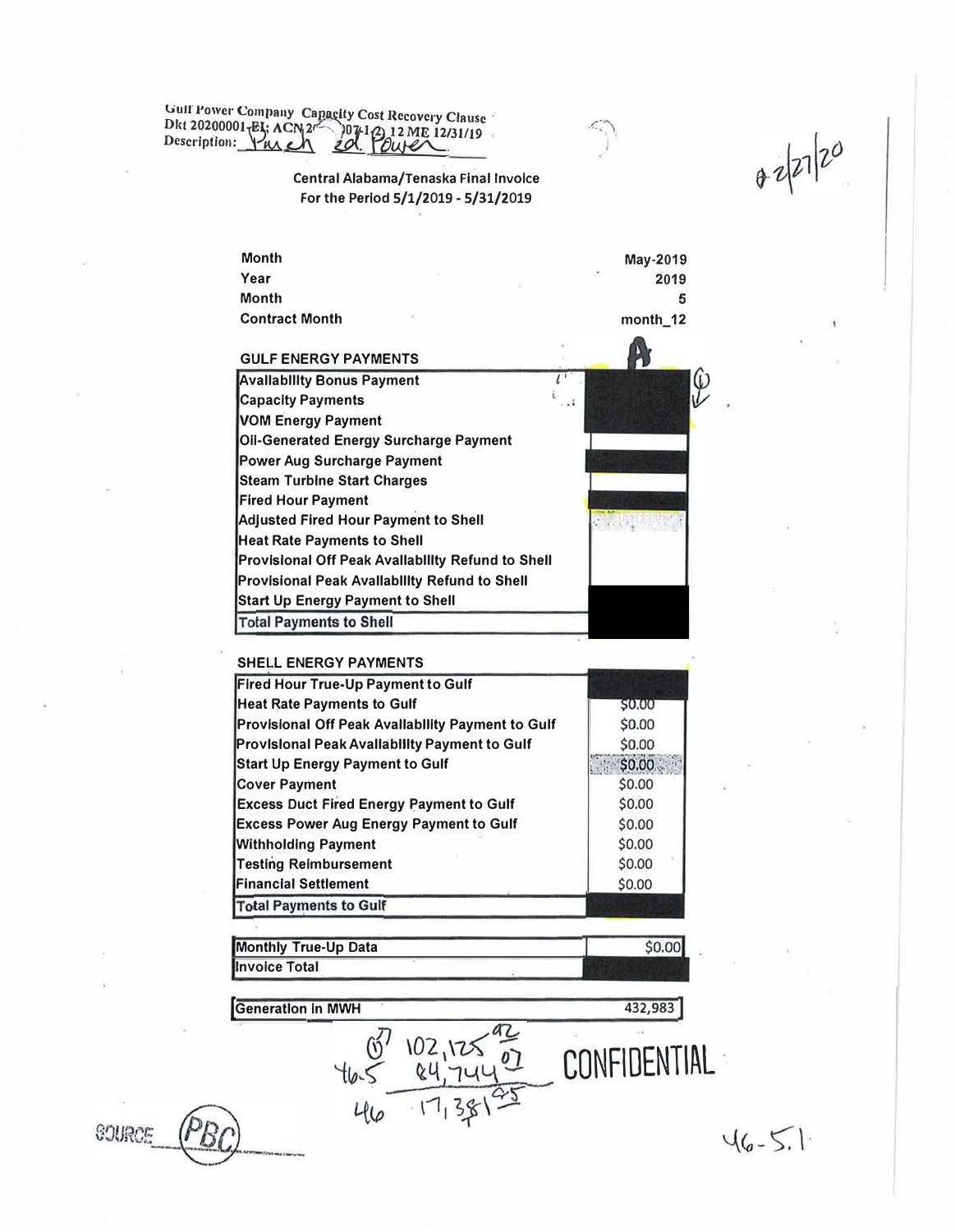## BEFORE THE FLORIDA PUBLIC SERVICE COMMISSION

 $\lambda$ 

 $\mathcal{E}$ 

)

IN RE: Fuel and Purchased Power Cost **Recovery Clause with Generating Performance Incentive Factor** 

Docket No.: 20200001-EI

## **CERTIFICATE OF SERVICE**

I HEREBY CERTIFY that a true copy of the foregoing was furnished by electronic mail this 23rd day of June. 2020 to the following:

Florida Public Utilities Company Florida Division of Chesapeake **Utilities Corp** Mike Cassel, Director Regulatory and Governmental Affairs Eighth Floor, West Tower 1750 SW 14th Street, Suite 200 Fernandina Beach, FL 32034 mcassel@fpuc.com

PCS Phosphate - White Springs c/o Stone Mattheis Xenopoulos & Brew, P.C. James W. Brew/Laura Baker 1025 Thomas Jefferson St, NW Washington, DC 20007 jbrew@smxblaw.com wb@smxblaw.com

Duke Energy Florida Dianne M. Triplett 299 First Avenue North St. Petersburg, FL 33701 Dianne.triplett@duke-energy.com

Florida Power & Light Company Maria J. Moncada David Lee 700 Universe Boulevard (LAW/JB) Juno Beach, FL 33408-0420 Maria.moncada@fpl.com David.Lee@fpl.com

Florida Power & Light Company Kenneth Hoffman 134 West Jefferson Street Tallahassee, FL 32301 Kenneth.Hoffman@fpl.com

**Ausley Law Firm** James D. Beasley J. Jeffry Wahlen Malcolm N. Means Post Office Box 391 Tallahassee, FL 32302 jbeasley@ausley.com jwahlen@ausley.com mmeans@ausley.com

**Gunster Law Firm Beth Keating** 215 South Monroe Street, Suite 601 Tallahassee, FL 32301-1839 bkeating@gunster.com

Office of Public Counsel J. R. Kelly/M. Fall-Fry Patricia A. Christensen Associate Public Counsel c/o The Florida Legislature 111 W. Madison Street, Room 812 Tallahassee, FL 32399-1400 Kelly.jr@leg.state.fl.us Christensen.patty@leg.state.fl.us fall-fry.mireille@leg.state.fl.us

Duke Energy Florida, Inc. Matthew R. Bernier 106 East College Avenue, Suite 800 Tallahassee, FL 32301-7740 Matthew.bernier@duke-energy.com FLRegulatoryLegal@duke-energy.com